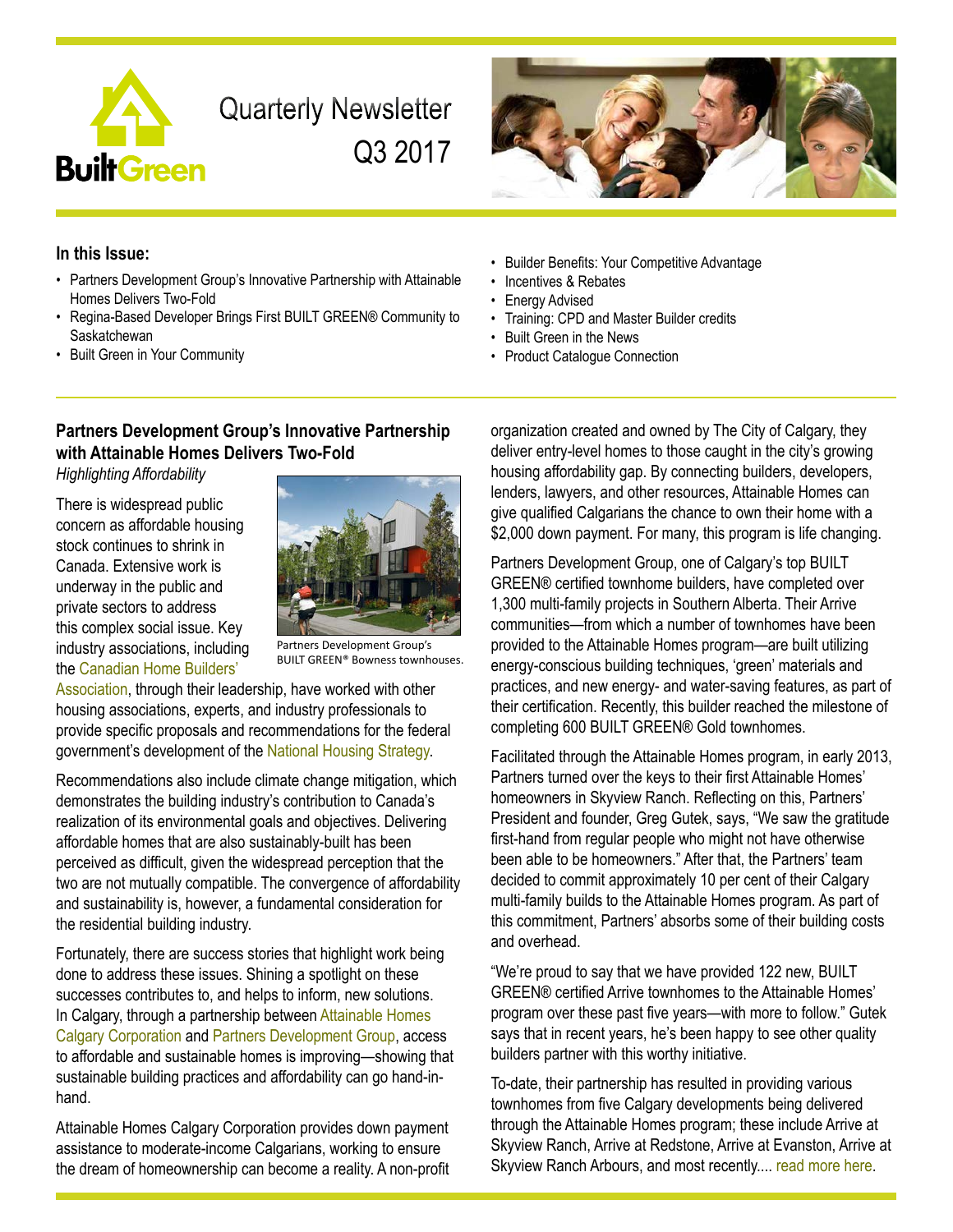# **Regina-Based Developer Brings First BUILT GREEN® Community to Saskatchewan**



The first BUILT GREEN® community in the province of Saskatchewan was announced in early July. The [Autumn](http://www.autumnridge.ca/)  [Ridge Estates](http://www.autumnridge.ca/) subdivision, just seven minutes north of Regina, launched the sale of 42 lots, with the provision that the homes built in the community be certified through Built Green Canada.

Photo courtesy of Dakine Homes.

In parallel with the release of these lots, the [Government of](http://www.saskatchewan.ca/business/housing-development-construction-and-property-management/building-standards-and-licensing/national-building-and-fire-code-information)  [Saskatchewan](http://www.saskatchewan.ca/business/housing-development-construction-and-property-management/building-standards-and-licensing/national-building-and-fire-code-information) is scheduled to adopt 9.36 of the building code in the coming months. This will be the first time the code addresses energy efficiency in Saskatchewan, which means all builders will have energy efficient requirements they must meet.

Built Green's programs are complementary to the incoming code as they include energy efficiency, integrating Natural Resources Canada's [EnerGuide label](http://www.nrcan.gc.ca/energy/products/energuide/12523), and then go beyond to include the preservation of natural resources, reduction of pollution, ventilation and air quality, and the improvement of home durability.

This holistic approach to sustainable building addresses the growing expectation for climate leadership and takes a step forward in mitigating climate change, benefiting the environment, [the builder,](http://builtgreencanada.ca/builder-benefits) and [the homeowner:](http://builtgreencanada.ca/homeowner-benefits) the 2017 Canadian Home Buyer Preference National Study shows that 63 per cent of homeowners say a high performance home is a 'must have.'

"The convergence of this development with the incoming 9.36 is fortuitous and shows the leadership coming from within the industry putting builders ahead of regulation", says Jenifer Christenson, chief executive officer of Built Green Canada. "The growth of our programs, in large part, is due to progressive builders who continue to pursue better building technologies and innovations."

Todd Bodnar of [Dakine Home Builders](http://www.dakinehomebuilders.ca/) and the developer behind Autumn Ridge Estates, was the first builder in the province to certify their builds through a third-party program that includes energy, as well as materials and methods, indoor air quality, ventilation, waste management, water conservation, and business practices. "We believe that environmental leadership encompasses careful collaboration with all our suppliers and subtrades to ensure each home we build has a low environmental impact. From beginning to end, we look for ways to reduce construction waste and increase a home's efficiency to reduce our carbon footprint," says Bodnar. "We're proud to be expanding on this by developing a community of BUILT GREEN® certified homes."

Builders purchasing lots in Autumn Ridge Estates will receive a \$1,000 rebate toward their certification through the developer, while Built Green Canada will waive training fees to the builder and work alongside those building homes.... [read more here.](http://builtgreencanada.ca/regina-based-developer-brings-first-built-green-community-to-saskatchewan?id=1456)

# **BUILT GREEN IN YOUR COMMUNITY**

**Celebrating Builder Excellence in Alberta** 

The residential building industry gathers each fall for the Building Industry and Land Development Alberta Association's (BILD) Fall Conference to focus on the past, present, and future—and to celebrate the accomplishments of volunteers, builders, and renovators in the residential building industry. Nestled in Jasper National Park, the conference includes the Awards of Excellence, where successes within the industry are



Koen de Waal, De Waal Developments owner, with Jenifer Christenson, Built Green Canada CEO.

celebrated and those who made it happen are recognized.

While this recognition is important within the industry, it is equally important to recognize both the builder—who goes above and beyond—and those who will enjoy the benefits of these quality homes: in particular, homebuyers who want to make informed purchasing decisions. This year, over 350 entries for 30 housing awards were received—finalists and winners alike, from across the province, were commended. Award categories range from safety to customer satisfaction, from single family to multi-family, from estate homes to builder of the year awards, and finally, for those who are building sustainably.

In the Green Home Award category the finalists were: De Waal Developments, Augusta Fine Homes, and Habitat Studio—all of whom are Edmonton-based, while many of the awards finalists across all categories are members of Built Green Canada, including De Waal.

About the finalists:

- Winner, [De Waal Developments](https://dewaaldevelopments.ca/) is a small-volume home builder that prides themselves on treating their clients like family and providing them with highly efficient homes that will be their home for life. Their first BUILT GREEN® home earned a Platinum certification and was Net Zero, meaning it annually produces more energy than it uses—a tremendous achievement with huge benefits to the homebuyer. This home also went on to be a Technical Winner at the Canadian Green Building Council Awards. De Waal went on to win in this category.
- [Augusta Fine Homes](http://www.augustafinehomes.com/) has focused on luxury living, redefining the meaning of true craftsmanship, with timeless design and incomparable quality. They create seamlessly tailored spaces that suit their client's lifestyle, and build in the community of their choice. Augusta is a Qualico® company and has over 65 years of experience in residential construction.
- [Habitat Studio](http://habitat-studio.com/) has been building custom homes in Edmonton since 1992, specializing in distinctive, environmentally friendly homes. They encourage client collaboration in their efforts to build homes tailored to their customers, while always remaining energy conscious.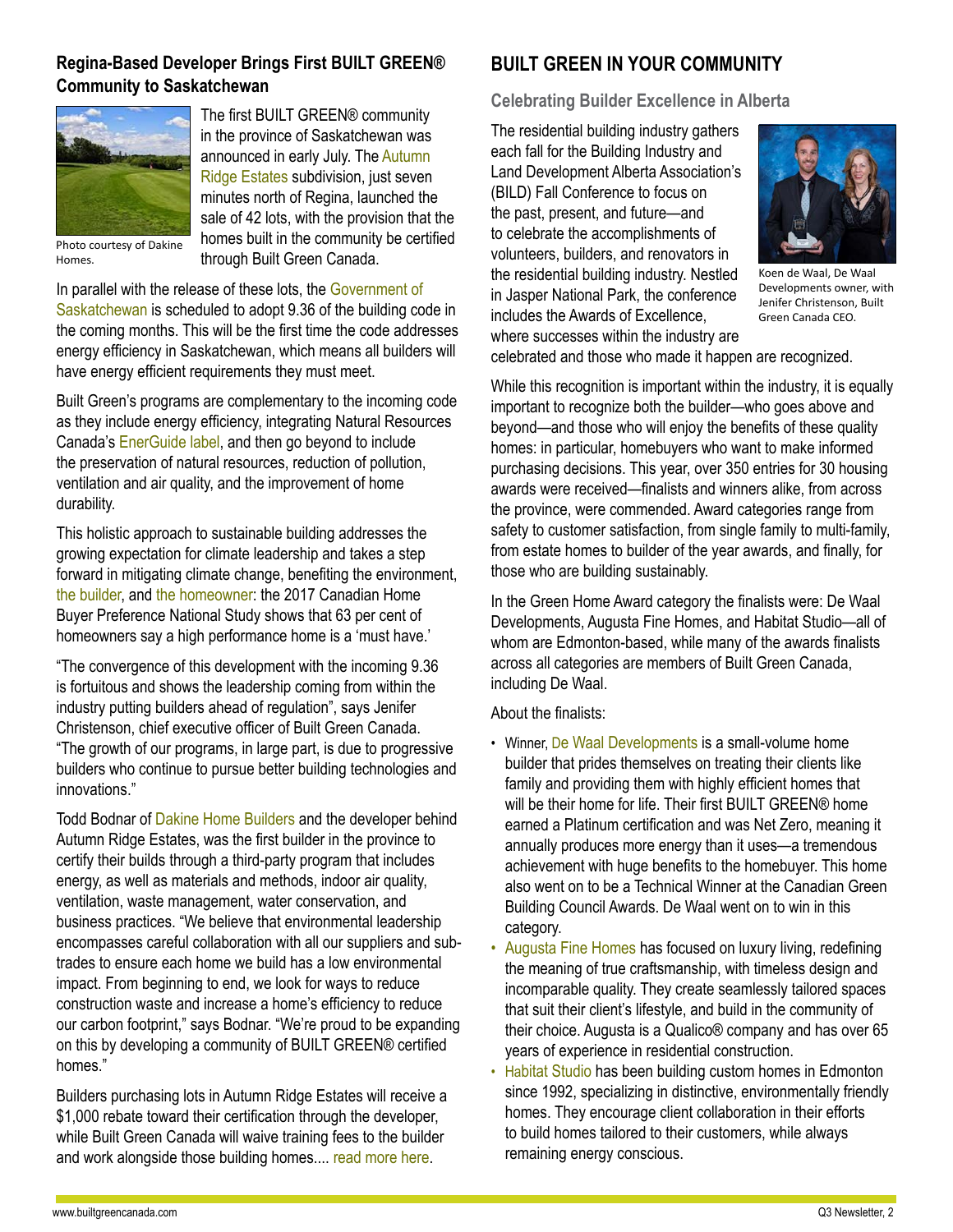**Recognizing Built Green founding member, Jayman BUILT and original members, Landmark Homes and Excel Homes**

During Saturday morning's programming at the BILD Alberta Fall Conference 2017, Built Green Canada's CEO Jenifer Christenson provided an overview of key successes and achievements over the year including:

• Being recognized by both CMHC and Genworth Canada—now all single family projects certified through us are automatically eligible for a 15% premium mortgage insurance rebate.



Built Green Canada CEO, Jenifer Christenson honours founding members.

- We were named in three of the five steps in the Government of BC's Energy Step Code—the only program to be named more than once.
- We announced our first SK-based community.
- We launched our Renovation Program, recognizing over 95% of the residential building stock across the country is existing homes.
- We began our first three high density projects in Ontario.
- We saw a number of dual certifications with Net Zero and BG Platinum.
- And more—all of this to say, we continue to grow through market expansion and product diversification, while our influence with government and key stakeholders increases.

Christenson moved on to announce that Built Green Canada has certified over 29,500 single family homes, mostly new homes with some renovations, and counting the units in our high density certified projects, our number is over 32,775 (as of September 15, 2017).

## **PAYING TRIBUTE TO OUR MAVERICKS**



l to r: Lance Floer from Excel Homes, Nicole Westman-Jones from Jayman BUILT, Bijan Mannani from Landmark Homes.

From here, she paid tribute to founding member, Jay Westman, [Jayman BUILT,](http://www.jayman.com/) as well as original members: Landmark Homes and Excel Homes. An excerpt from this follows:

"Today, I want to focus on our single family projects, because this remains our flagship program and was where Built Green started. Given the industry is gathered here, it is only fitting that we would recognize this impressive milestone

of 30,000 single family certifications a little early, and turn our attention to those who were with us from the beginning and have remained active… those builders who were ahead by over a decade.

These builders, and the many others that have come since,

represent the best of what Albertans are people that embrace change and progress. To us, they're mavericks: the ones who see things differently and were the earliest adopters



Photo courtesy of Jayman BUILT.

of sustainable building, going back over 10 years … ahead of market demand, ahead of regulation, driving innovation and an industry forward.

It started with Jay Westman, a visionary who brought Built Green to Canada, where a group of key stakeholders adapted the program for the Canadian climate. Today, [Jayman BUILT](http://www.jayman.com/) remains firmly committed to sustainable building as they continue to innovate.

Soon after, other builders joined us, pushing for advanced building technologies. There are two others we want to shine a light on…

#### [Landmark Homes,](https://landmarkhomes.ca/) who are

recognized for their impressive innovations in sustainability



Photo courtesy of Landmark Homes.

and industrializing housing construction across North America, recently earning Reza Nasseri the Order of Canada.

And [Excel Homes](https://www.excelhomes.ca/), a company committed to a simple mission: to create a home-buying experience that delivers the most joy and value to the homeowner. Their most recent innovation has included a completely reimagined home buying and building experience.

We would also like to acknowledge Albi Luxury by Brookfield Residential (in particular Allan Klassen), Homes by Us, Montorio Homes, Sterling Homes Calgary, and finally Donna Moore who opened up the CHBA Calgary office to help incubate Built Green at no cost.

*Pictured (left to right): Lance Floer,* 



Photo courtesy of Excel Homes.

*Excel Homes, Nicole Westman-Jones, Jayman BUILT, and Bijan Mannani, Landmark Homes.*

## **Did you know?**

Built Green Canada has certified nearly 30,000 single family homes, represented in Alberta, British Columbia, Saskatchewan, and Ontario, and counting the units in our high density certified projects, the number is over 32,775.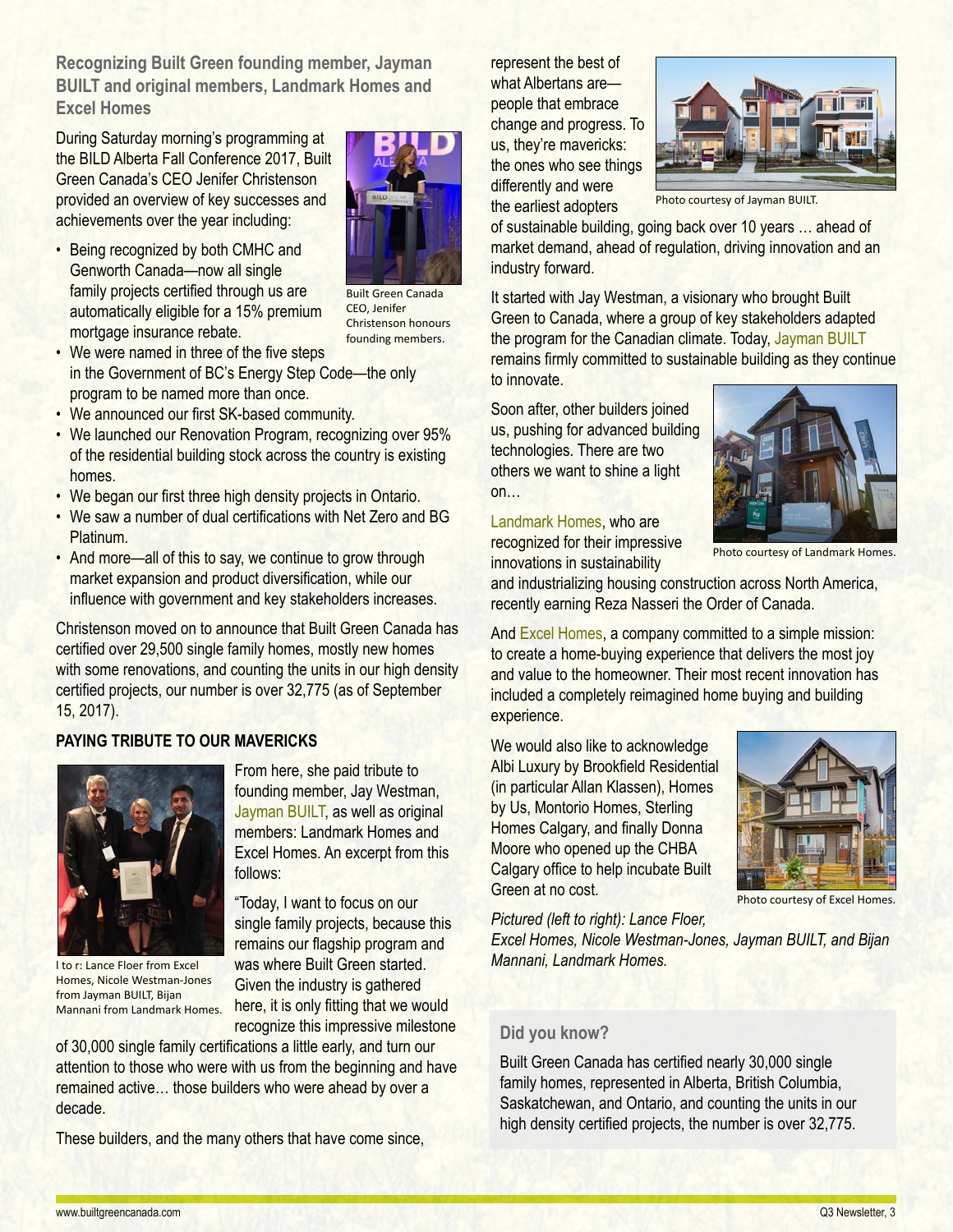## **CARE Awards Recognizes Green Builder of the Year**

The 2017 Construction Achievements and Renovations of Excellence (CARE) Awards saw almost 300 builders, renovators, designers, trades, and suppliers of the [Victoria Residential Builders](http://www.vrba.ca/)  [Association](http://www.vrba.ca/) turn out to the Fairmont Empress Hotel in



Photo courtesy of VRBA, Falcon Heights Contracting's BUILT GREEN® Platinum Synergy project.

Victoria to celebrate innovative home design.

This included the prestigious Green Builder of the Year awards—which went to [Falcon Heights Contracting](http://www.falconheights.ca/) (Small Volume) for their BUILT GREEN® Platinum certified home and Mike Geric Construction (Large Volume)—plus, BUILT GREEN® member Falcon Heights Contracting was also presented with the Award for Indoor Environmental Achievement and Energy Efficiency.

Bravo to these market leaders and to VRBA for recognizing these progressive builders.



The Victoria Residential Builders Association created the Construction Achievements and Renovations of Excellence (CARE) Awards in 1991 to recognize the west coast's creative design and craftsmanship, and

Photo courtesy of VRBA, Mike Geric Construction's Travino Sq.

celebrate excellence in the industry. CARE Awards finalists are selected by a panel of industry professionals using criteria such as architectural design, quality workmanship, creative use of space, and energy efficiency. The categories include Residential Planning Design & Construction; Interior Design; Commercial Planning & Design; Customer Service; Sales & Marketing; Special Achievement; and Special Interest.

**Grovenor Manor's High Density Project Is Certified BUILT GREEN®**

Grovenor Manor by

[Pelham Master Builder](http://www.pelhammasterbuilder.com/)  [Ltd.](http://www.pelhammasterbuilder.com/) has completed its audit through Built Green Canada and has been certified. The project is specifically designed for those who wish to age in place. From complete



Kemala Skoric, Customer Experience Manager, Pelham Master Builder onsite.

suite wheelchair accessibility to adjustable countertop heights, Grovenor Manor provides a place that can accommodate many stages of life.

# **GreenHome Developments' Collingwood, Ontario**

**Project Achieves Platinum**

New member of Built Green Canada achieved an impressive Platinum certification through our GREEN SEAL® home certification program in Collingwood, Ontario!



Photo courtesy of GreenHome Developments.

### **Carbon and Emission-Free Signs**

Directional signage for Avalonna Homes' at their Avalonna Mews build are powered by deep cycle batteries, which are charged when the vehicle is in operation. One of the great things about these batteries is that almost all of the battery can be recycled over and over again.



John Petzelt, Site Manager, Avalonna Homes Ltd. onsite at Avalonna Mews project.

### **Platinum Certifications**



Congratulations to all those who achieved Platinum home certification during this quarter: British Pacific Enterprises Ltd. (1), Cadillac Developments Ltd. (3), De Waal Developments

(1), Empire Custom Homes Ltd. (1), GNB Builders Inc. (1), Landmark Homes (37), Larsen Whelan Enterprises Ltd. (2), Nicon Developments Ltd. (2), RDC Fine Homes (1), S.C Smith Building Co. Ltd. (1) Sterling Homes Ltd. (1).

### **Net Zero Homes Complement BUILT GREEN®**

We're seeing more BUILT GREEN® Platinum certified / Net Zero homes. During this quarter, a BUILT GREEN® Platinum certification on a Net Zero home was awarded to a builds by [De](https://dewaaldevelopments.ca/)  [Waal Developments,](https://dewaaldevelopments.ca/) an Edmontonbased builder who has won Green Building awards, among other accolades—huge kudos!



Photo courtesy of De Waal Developments.

Net Zero homes are complementary to those certified through Built Green Canada, whose programs take a holistic approach to sustainable building that addresses energy efficiency and then goes beyond to include materials and methods, indoor air quality, ventilation, waste management, water conservation, and business practices. Beyond the benefits of energy efficiency, those certified through Built Green offer a healthier, more durable home with a lower environmental impact, plus the ability to choose your green features.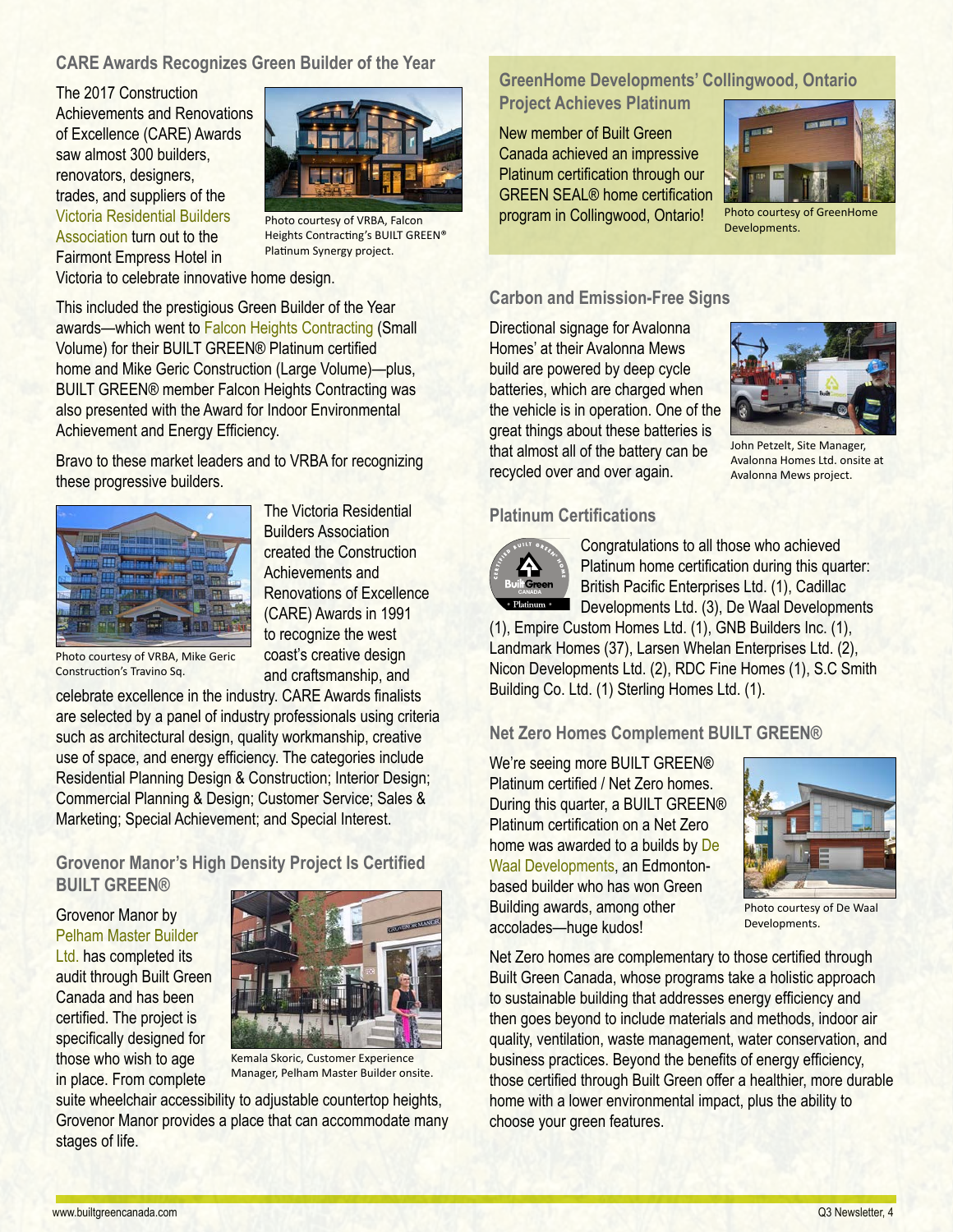## **Incentives & Rebates**

Incentives and rebates are available in select markets across the country and are categorized based on project type… more here: <www.builtgreencanada.ca/incentives-rebates>

# **Fun Things to Do with a BUILT GREEN® Plaque!**



We have metal plaques you can purchase to showcase your certified home: [www.](http://www.builtgreencanada.ca/certification-plaques) [builtgreencanada.ca/certification-plaques.](http://www.builtgreencanada.ca/certification-plaques)

These can also be used as a paper weight in your show homes, a way to spruce up

your mailbox, or for the heaviest Christmas tree ornament you'll ever have! Available for purchase to the builder or the homeowner.

# **City of Edmonton Energy Labeling Pilot Program: Spot the Difference**

The City of Edmonton's Energy Labeling Pilot Program continues with an offer of a rebate of \$400 for existing homes (covering 80% of the cost of an EnerGuide evaluation). The key to this incentive is



that it is linked to the sharing of the label on the City's sharing platform—a web-based tool that will help builders market homes that have an EnerGuide label. The tool publicly shares the EnerGuide ratings of participating new and existing homes homes.

All home builders using EnerGuide Version 15 (the gigajoule rating) are encouraged to participate. The City is working with Built Green Canada to explore future partnership opportunities. For details, visit [ace.edmonton.ca/energuide](http://ace.edmonton.ca/energuide/).

Check out what this supporting member did with the BUILT GREEN® logo. [Joe's](http://www.joesconstructiondisposal.com/)  [Construction Cleaning](http://www.joesconstructiondisposal.com/)  [Services Ltd.](http://www.joesconstructiondisposal.com/) is a waste management company serving Edmonton and area. Kudos to them for supporting sustainable building.



# **Builder Benefits: Your Competitive Advantage**

Built Green is a program that offers builders a differentiator from their competitors, with [pass-along benefits for their](http://builtgreencanada.ca/homeowner-benefits)  [homebuyers;](http://builtgreencanada.ca/homeowner-benefits) increased durability in their builds; a third-party certified label; a means to stay ahead of regulations; as well as a way of demonstrating leadership. Benefits include:

### *Pass-along benefits for your homebuyers.*

A healthier, more durable home with lower environmental impact, a reduction in monthly operating costs, [15% automatic](http://builtgreencanada.ca/mortgage-rebates)  [mortgage loan rebate eligibility](http://builtgreencanada.ca/mortgage-rebates) through Canada Mortgage & Housing Corporation and Genworth Canada, improved resale value, and more. These are benefits that resonate with homebuyers—63 per cent of homeowners say a high performance home is a 'must have.' 2017 Canadian Home Buyer Preference National Study by Avid Ratings and CHBA **National** 

### *Increased durability*

This results in fewer fix-it call-backs, fewer warranty issues, and client satisfaction that pays off in reputation and sales. And many builders find that participating in our programs helps them build better.

### *Verification of your green builds*

Our programs are third-party certified, which authenticates the green features in the homes you build. Certification with Built Green Canada is a two-in-one: an [EnerGuide](http://www.nrcan.gc.ca/energy/efficiency/housing/new-homes/5035) and BUILT GREEN® label, which strengthens your position with homebuyers, giving you added credibility from a third-party.

### *Staying ahead of regulations*

When code changes happen, you're ready for them.

#### *Beyond the status quo*

With 9.36 of the building code, there is a more even playing field, as all builders must now meet minimum energy requirements. As our certifications include energy and go beyond to address materials and methods, indoor air quality, ventilation, waste management, water conservation, and business practices, participating in our programs shows your builds are beyond the status quo around advanced building practices and the benefits that go with this.

### *Demonstrated leadership*

Certifying your builds through our programs demonstrates your leadership as a progressive builder and business leader.

Plus, our programs are affordable and offer ease of navigation and flexibility to choose from a number of green features, depending on what best suits your build and environment. Additionally, in select markets [incentives and rebates](http://builtgreencanada.ca/incentives-rebates) are available.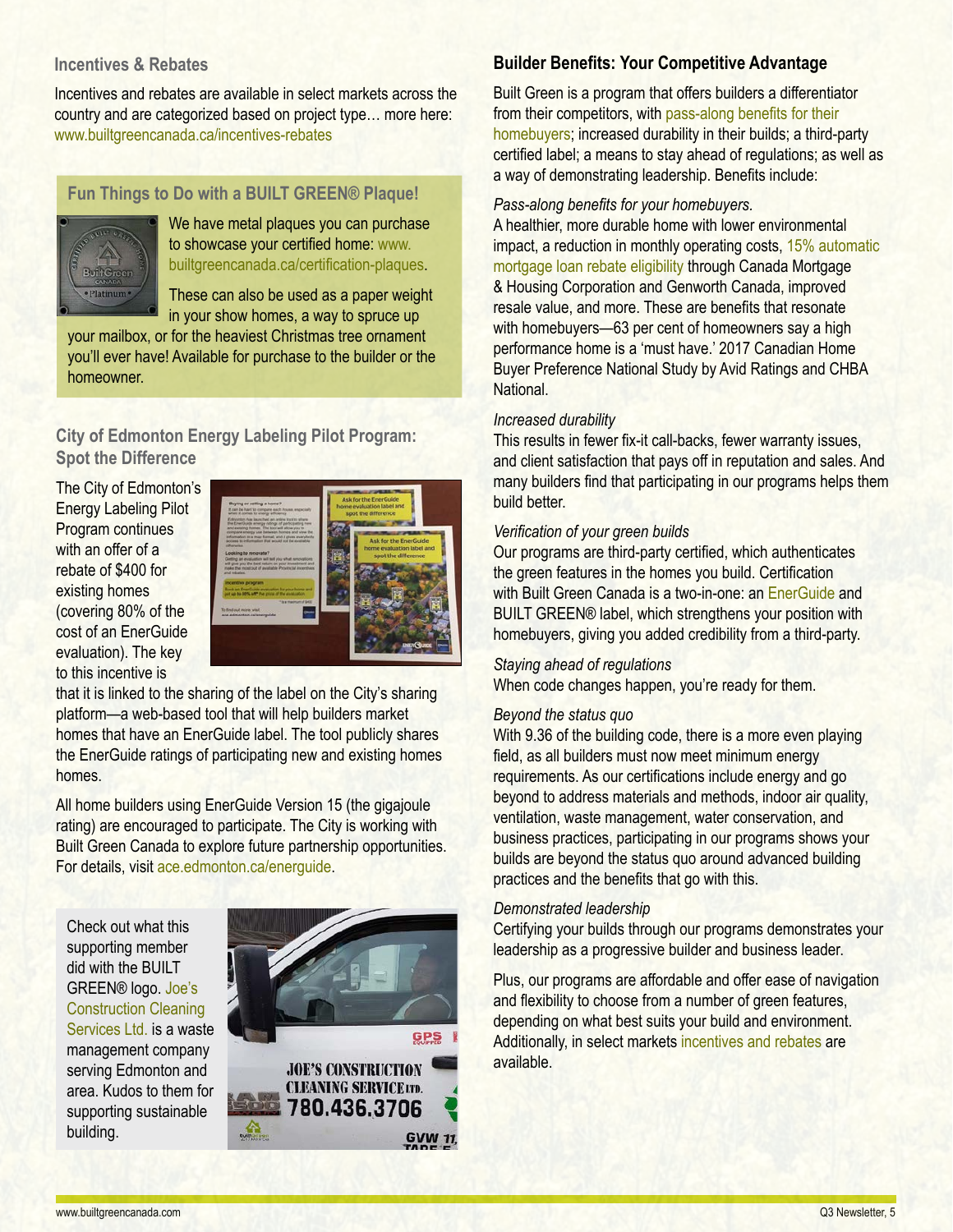# **Energy Advised**

*Luke Dolan, Capital Home Energy*

With building code changes and increased emphasis on sustainable building, of which energy efficiency is a key component, the role of an

Energy Advisor has become ever more important. Experts in energy efficiency, they're licensed by Natural Resources Canada to deliver the EnerGuide Rating System—a key component of our Single Family and Renovation programs.

These folks have honed strong energy advising skills through years of related practice, and their role is invaluable in sustainable building practices. We encourage you to fully utilize these folks in your builds; they have so much to offer you and your customers.

Based in Vancouver, British Columbia, Luke Dolan is the Owner of Capital Home Energy. As both an Energy Advisor and Home Inspector, Luke can provide builders with energy evaluations on their projects and home inspections. He has over 25 years' experience in the construction industry and an extensive background as an Energy Advisor, which began in 2008. He's since evaluated over 4000 homes in the Vancouver lower mainland and Whistler sea-to-sky corridor.

Luke and his team can help their clients obtain home certifications, including: EnerGuide for New Homes, BUILT GREEN®, ENERGY STAR® for New Homes, and help them to utilize the Home Renovation Rebate Program.

Frustrated with the inefficiencies and waste in the construction industry, Luke decided to take a proactive approach. "Sustainable building is the future." he says. "Helping average people reduce their need for energy can be a very rewarding experience. Energy efficiency is not just about saving money. It's a lifestyle change that leads to a healthier and more sustainable world."

An avid outdoor sportsman and gardener, Luke's passion for sustainable life and building has helped shape his business model at Capital Home Energy. And he takes pride in his business leaving builders, developers, homeowners, contractors, and real estate professionals with a feeling of satisfaction.

For more information: email luke@capitalhomeenergy.com, phone 604.562.0387, or visit [www.capitalhomeenergy.com](http://capitalhomeenergy.com/)

For a list of Energy Advisors in your area, please contact the Built Green Canada office.

# **PROGRAM UPDATES**

# **Training is Eligible for CPD Points / Master Builder Training Credits**

Built Green Canada believes training is essential. One of the requirements for BUILT GREEN® membership is that training is taken every two years. All builder and renovator members must be trained in BUILT GREEN® practices, policies, and procedures prior to building their BUILT GREEN® projects. Contracted trades and/or suppliers are also encouraged to take our training, as are non-members interested in our programs.

Our two online training programs are eligible for CPD credits with BC Housing as well for Master Builder training credits with the Professional Home Builders Institute. If your training needs to be updated we encourage you to take BUILT GREEN® Program Fundamentals and / or Construction Technology for BUILT GREEN®. More here: [www.builtgreencanada.ca/training](http://www.builtgreencanada.ca/training)

# **Single Family Verifications**

As a component of our quality assurance process, a selection of single family homes are randomly selected to undergo a verification, which is conducted by their Energy Advisor. This is increasing the rigour of the BUILT GREEN® certification process and adds another level of credibility to the program. To-date one third of these verifications have been completed and submitted for 2017.

# **Innovation Points: NEW**

We are encouraging builders to integrate innovative sustainable building practices above and beyond what is contained within our programs. The innovation must apply to a specific BUILT GREEN® project and will be reviewed by the Technical Standards Committee at the time of submission.

# **Built Green in the News**

Over the third quarter of 2017, related media coverage was picked up by a number of outlets, including Ask, Bing, and Excite placement, Avenue Magazine, Award Magazine, BC Building Info Newsletter, Calgary Herald (x2 plus), CDN Business Journal x2, Construction Links Media x2, Discover Squamish, Edmonton Journal x 2, EIN News, Environment Guru, Globe Newswire, Google placement, Home Builder magazine (CHBA National), NEW Homes & Condos Edmonton magazine x 3, Houzz.com, Major news services – AP Editorial, Dialog, Lexis Nexis, Real Estate Weekly, Smarter Growth Initiative, SAB Magazine (Canada Green Building), SK Weekly Newspaper Association, Vancouver Sun, Victoria News, Yahoo placement, and You're Home magazine.

# **Construction Links Media Invitation: Your Listing**

BUILT GREEN® members are invited to get listed in the news directory format on Construction Links Media. A great way to get extra exposure: [constructionlinks.ca/add-directory-listings](http://constructionlinks.ca/add-directory-listings)